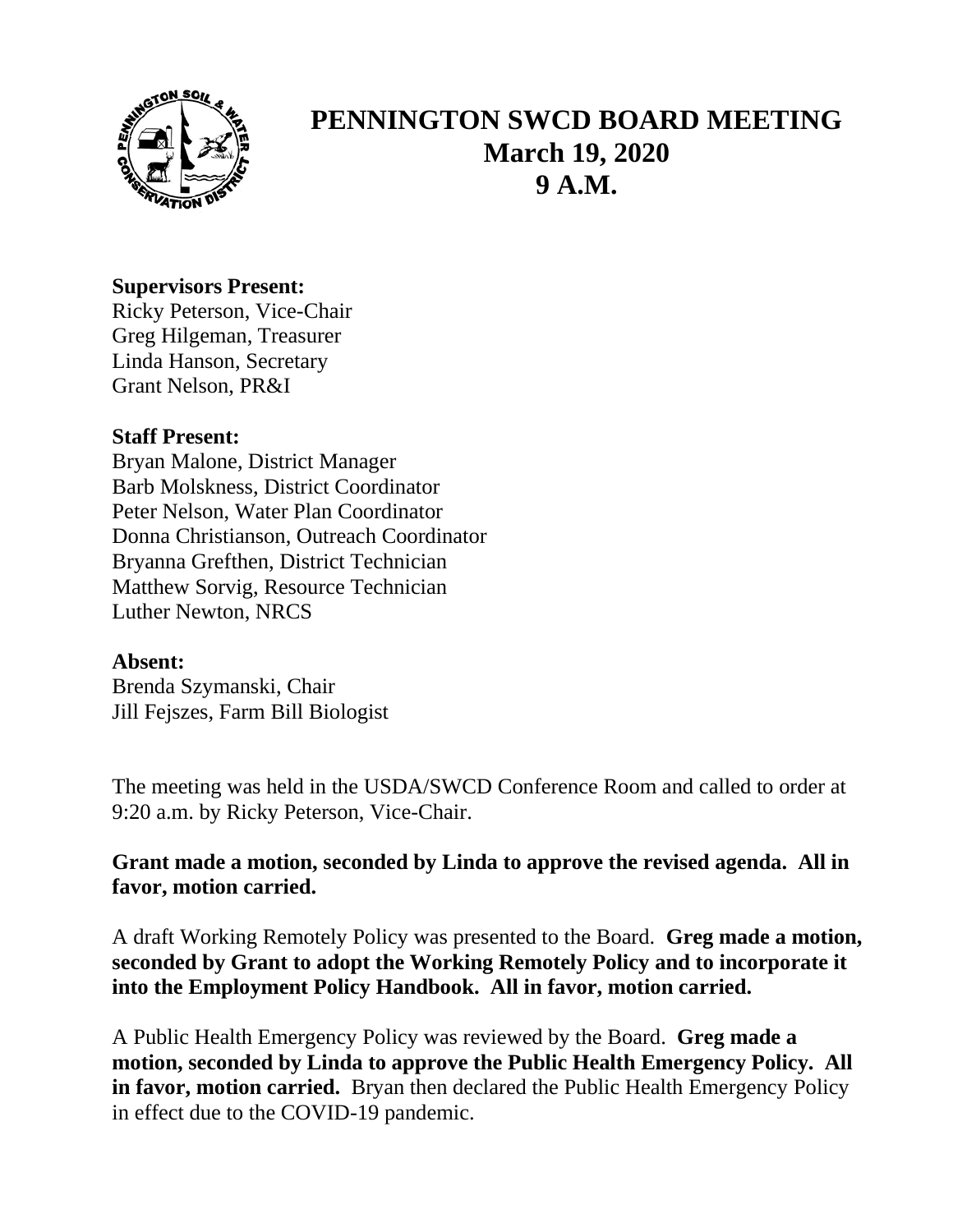#### March 19, 2020 Minutes

**Greg made a motion, seconded by Grant to approve the February 18, 2020, meeting minutes. All in favor, motion carried.**

Barb reviewed the February 2020 Financial Report. **Linda made a motion, seconded by Grant to approve the February 2020 Financial Report. All in favor, motion carried.**

**Greg made a motion, seconded by Linda to approve payment of the following bills:**

| <b>Chase</b>                  | 1,720.43     |
|-------------------------------|--------------|
| <b>MN IT Services</b>         | \$<br>63.94  |
| <b>Innovative</b>             | \$<br>490.36 |
| <b>TRF Times/Watch</b>        | \$<br>162.18 |
| <b>Verizon</b>                | \$<br>50.16  |
| All in favor, motion carried. |              |

Barb reviewed the 2020 billing rates with the Board.Greg felt the rates were a bit low. **Greg made a motion, seconded by Grant to approve the 2020 billing rates. All in favor, motion carried.**

Bryanna presented the different avenues we use to spread the word about AIS prevention and the cost for each. **Grant made a motion, seconded by Greg to approve the following AIS prevention purchases for 2020:**

❖**Linder's Angling Buzz ads - \$350.00**

❖**The billboard located on Highway 32 North - \$2,400.00**

❖**Curt Quesnell (NCOR) - \$3,500.00**

❖**Zebra mussel monitoring on the Red Lake River - \$500.00 All in favor, motion carried.**

Due to the recent spread of COVID-19, the Board decided to cancel the Pennington SWCD Banquet for this year. Donna informed the Board that the teachers sent the poster contest information home with students to work on during their leave of absence from school. Students will return the posters to the SWCD office by the end of the school year. Winners of the contest will be honored during a future event.

Donna contacted the local churches for the number of bulletin inserts and litany sheets needed for Soil Stewardship Week. Quick Print quoted \$385.00 to print 1,100 bulletin inserts. The Board decided not to purchase the bulletin inserts for Stewardship Week due to the number of churches canceling services because of the Coronavirus.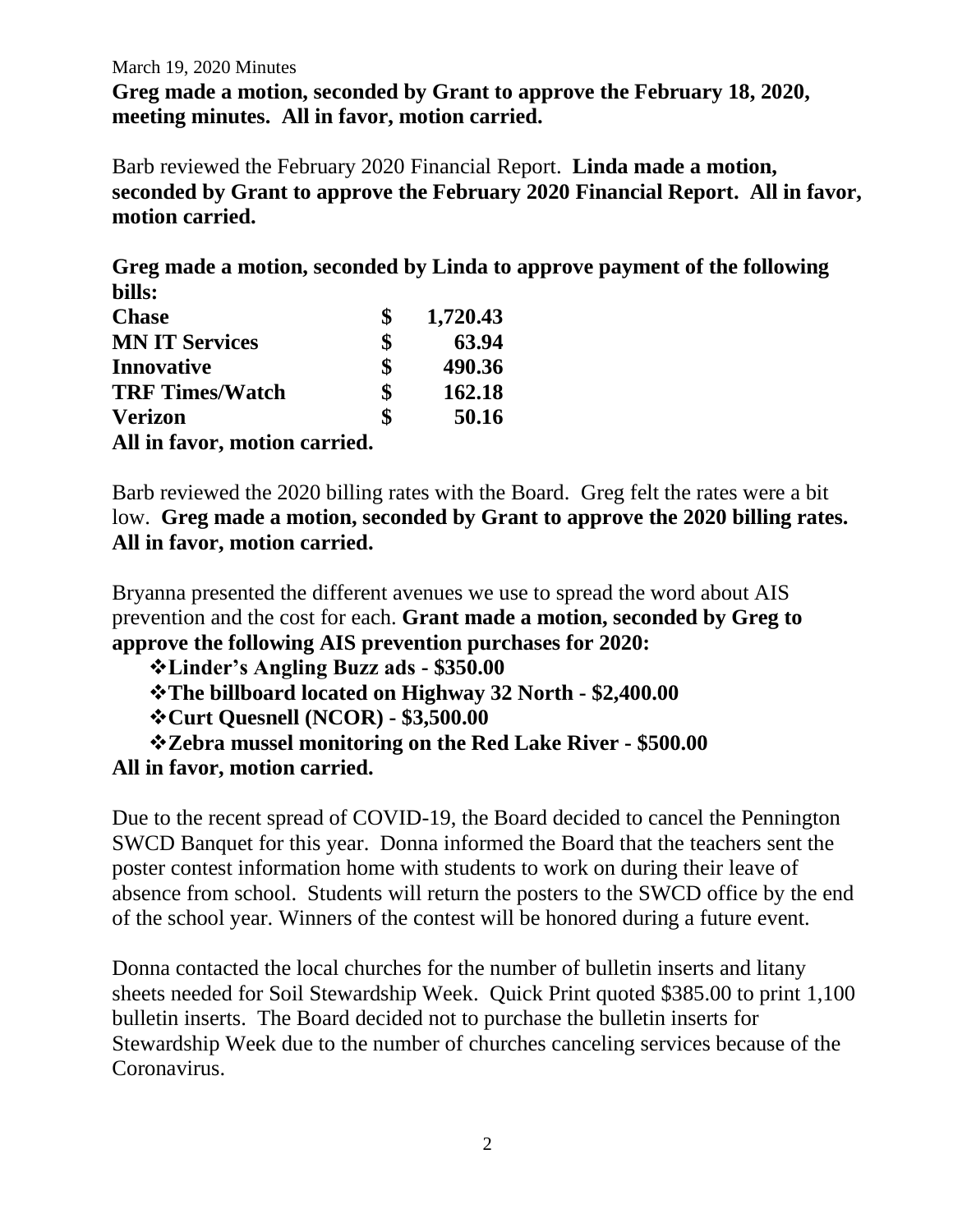#### March 19, 2020 Minutes

# **Greg made a motion, seconded by Linda to sponsor 2 campers at a cost of \$425.00 each to attend the Long Lake Conservation Camp in July. All in favor, motion carried.**

Bryan received a donation request for the TRF FFA Chapter Annual Banquet that is usually held in May. It has been postponed at this time but will hopefully be held sometime in June. **Greg made a motion, seconded by Linda to donate some trees to the TRF FFA Annual Banquet. All in favor, motion carried.**

Bryan presented a spreadsheet estimating the cost of space needs for the office. After looking at the projections, it was decided further research and information is needed.

A Cover Crop Incentive Program Policy draft was presented to the Board. After some discussion a few items were requested to be incorporated into the document:

- 1. Change the wording of land occupier to land operator.
- 2. Acres must be identified in the PTMApp.
- 3. Maximum number of contracts a land operator can enter is three.
- 4. The cover crop must be season long or fall seeding no early termination will be allowed.
- 5. A higher payment rate will not be available for reduced tillage.

# **Greg made a motion, seconded by Linda to adopt the Cover Crop Incentive Program Policy with the changes incorporated. All in favor, motion carried.**

Bryan reported the District was charged \$1,500.00 in shipping trees last year from the nursery. Roseau SWCD has proposed to partner with us and Kittson SWCD to hire a driver to pick up the trees for us instead. Half of the cost of shipping could be saved by doing this. Bryan was instructed to go forward with coordinating this.

Molly Costin, from the MPCA, recommended Bryanna take over the duties of Feedlot Officer for both Pennington and Marshall Counties. The Board is in favor of this recommendation but wants to make sure the reimbursement for these extra duties includes the \$7,500 compensation fee through the State Grant plus the required \$7,500 match in cash. Bryan will contact the Marshall County Auditor.

Employee reports were reviewed.

Luther Newton, NRCS, reviewed his report with the Board.

Bryan passed around a copy of the Visitor Screening Form for review which will be kept in the COVID-19 Visitor Log. A COVID-19 protocol handout will be given to each person that passes the screening.